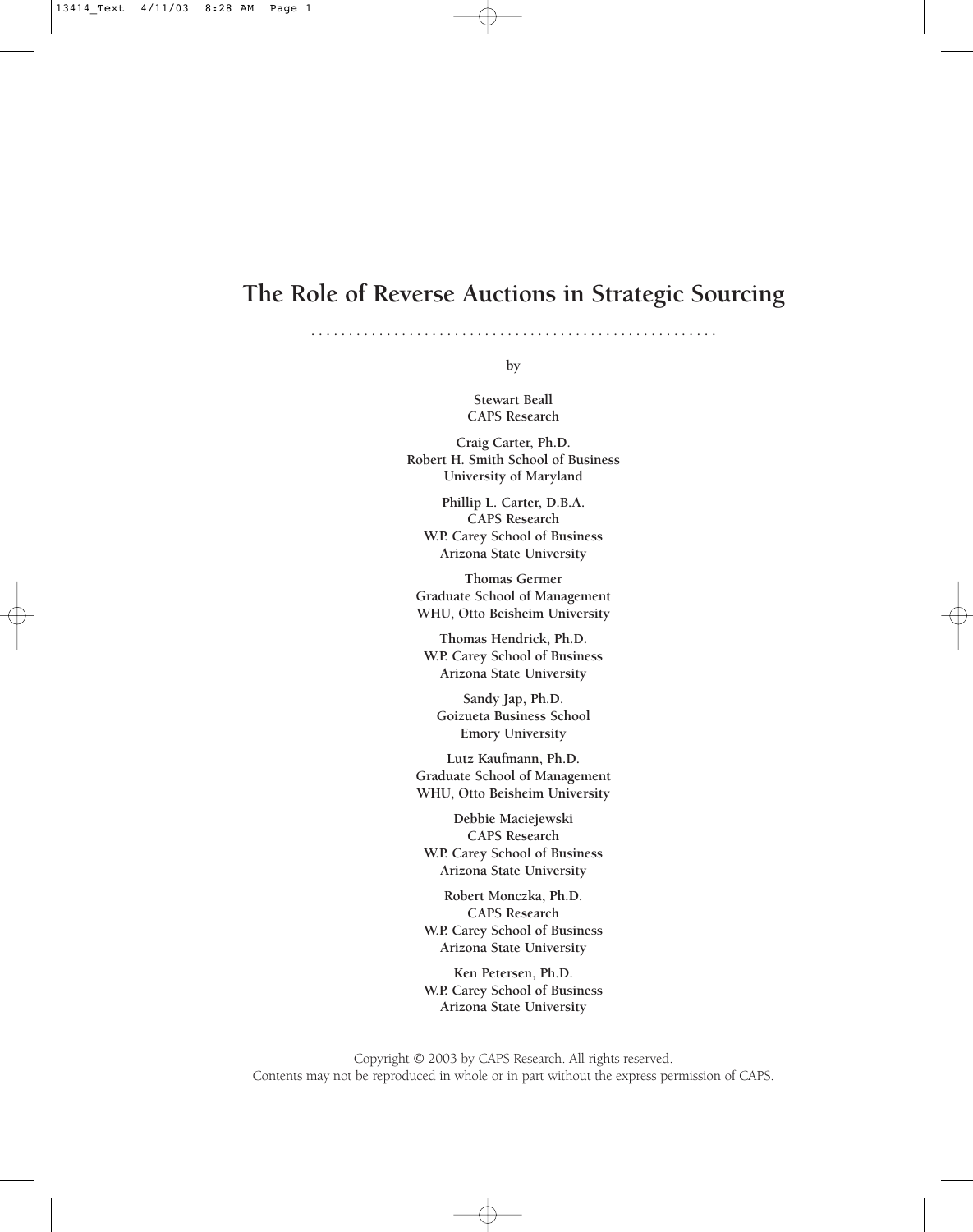# Case Studies

#### **GlaxoSmithKline**

#### **Company Background**

GlaxoSmithKline (GSK) (www.gsk.com) is a leading global pharmaceutical company with a strong mix of skills and resources that provides a platform for delivering exceptional growth in today's rapidly changing healthcare environment.

GSK's mission is to improve the quality of human life by enabling people to be more active, feel better, and live longer.

Headquartered in the United Kingdom, the company is the result of mergers of GlaxoWellcome and SmithKline Beechem. GSK has an estimated 7 percent share of the world's pharmaceutical market, and its products focus on four major therapeutic areas:

- anti-infectives
- central nervous system
- respiratory
- gastro-intestinal/metabolics

In addition, GSK is a leader in vaccines and has growing portfolios of oncology products, non-prescription drugs, oral care products, and nutritional drinks.

In 2001, GSK had sales of almost \$30 billion from 140 countries and profits (before taxes) of almost \$9 billion. Pharmaceutical sales accounted for \$25 billion, with 22 percent of these sales coming from new products. Annual external spend is about \$10 billion, with \$7 billion for indirect goods and services and \$3 billion for direct production goods. Currently, GSK has an aggressive goal of taking \$1.5 billion (15 percent) out of its annual spend. It expects a good proportion of these savings to come from the estimated \$1 billion of its spend it plans

to run through e-RAs in 2003.

#### **Management's Expectations of E-RAs**

GSK began experimenting with e-RAs in 1999. During this experimentation, the firm's top management as well as their procurement professionals, were pessimistic about the value of e-RAs. However, by 2002, both groups had a dramatic about-face, and strongly believe in the value of the use of e-RAs in conjunction with e-RFX tools. (See Figure 5.)

#### **How GSK Defines E-RAs**

GSK has a formal strategic sourcing process to select the appropriate sourcing strategy or tactic for various commodity families. However, they believe that the use of e-RAs is a major and integral strategic tool for their "Sourcing Group Management Process." (See Figure 6.)

#### **GSK's E-Sourcing Tools**

GSK is particularly proud of its e-sourcing platform (GalaXyTM) which combines decision support tools with state-of-the-art RFx capabilities. (See Figure 7.) They have created an e-sourcing portal (GalaXy<sup>™</sup>) that houses the "TrakTM" systems and e-RFX software (Emptoris ePASS™). Included in this online systems portfolio are:

- SpendTrak<sup>™</sup> (122 data feeds from 59 countries) for spend data management
- ConTrak<sup>™</sup> for contract development and management
- SourceTrak™ for maintaining supply base information and management of sourcing strategies
- SaveTrak™ for validation, management, and reporting of all savings projects
- ChangeTrak™ which analyzes the impact of material changes in the direct material area
- PlanTrak™ for determining annual material standards
- CapExTrak<sup>™</sup> which aids in the management of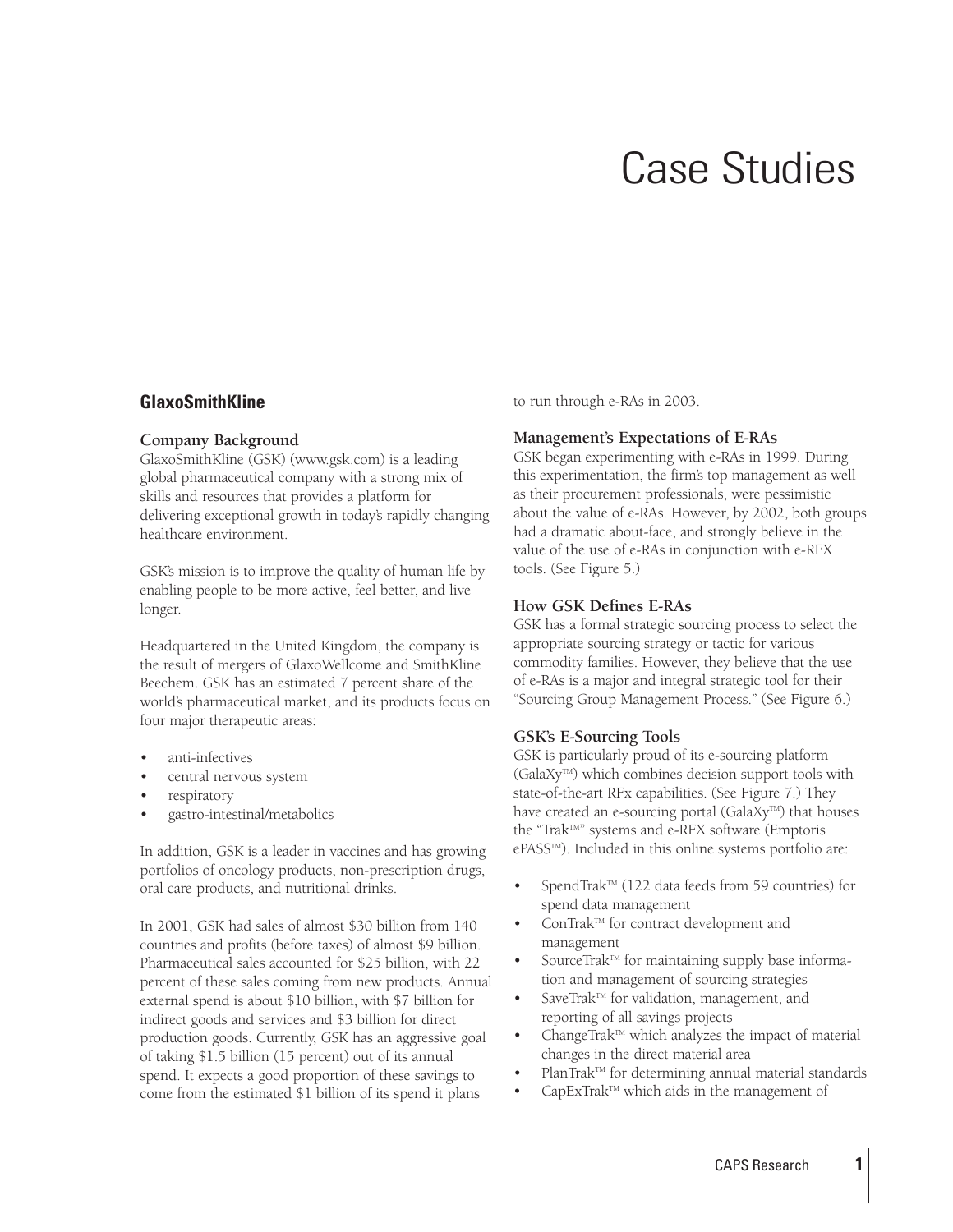#### **Figure 5 GSK Management's Changing Expectations of E-RAs**



capital projects

This suite of decision support tools is complemented by Emptoris ePASSTM RFx functionality that supports e-RAs, requests for information, sealed bids, and sourcing optimization.

#### **How Does GSK Decide to Use an e-RA and What is "Auctionable"?**

GlaxoSmithKline uses the classical 2 x 2 risk-versusspend value matrix to determine the appropriate sourcing strategies and tactics for each commodity family. (See Figure 8.) GSK has three main requirements for a category to be "auctionable":

- Does the category lend itself to negotiation?
- Are there three or more suppliers who are willing to participate?
- Can specifications and customer requirements be clearly documented prior to event?

Table 3 shows the broad array of "auctionable items" that GSK has sourced through e-RAs.

#### **GSK's Use and Results of E-RAs**

- GSK has held about 190 e-RA events between 1999 and 2002, accounting for \$912 million in spend.
	- There were events were held in 2001 (28 with a

third-party service provider; 17, self-service).

- There were 90 events held in 2002 YTD (20 with service provider; 70 self-service). (Clearly, they are shifting from a full-service to a self-service delivery of e-RA events.)
- GSK has used FreeMarkets as its service provider.
- Savings realized over historical prices to date is \$165 million (18 percent).
- The vast majority of e-RA events are based on price only, however GSK is beginning to experiment with multi-variable bidding so decisions can be based on TCO. In general, bidders only see the ranking of their price during an event.
- Reported cycle-time savings:
	- Overall savings from RFx-to-contract award largely is unchanged.
	- However, "negotiation" cycle-time, on average, has been cut in half.
- GSK plans to use e-RAs about \$1 billion of spend in 2003, and has a goal of running 80 percent of its annual spend through a combination of e-RA and e-RFx sourcing tools.

#### **GSK's General Rules for E-RA Events**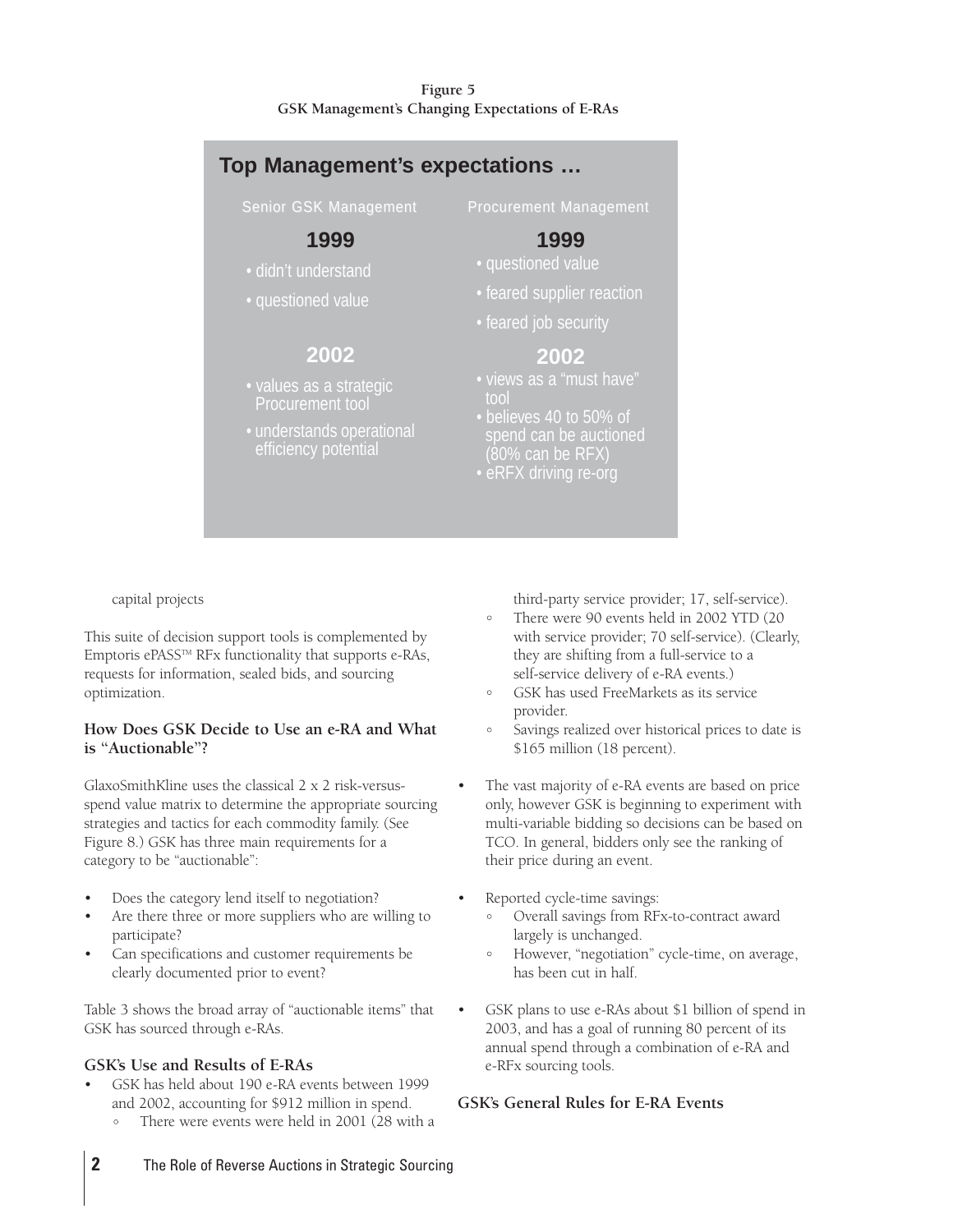## **GSK's definition of "eRA"? Where it starts and where it ends?**



• The Sourcing Group Management Process is the foundation of GSKs Strategic Sourcing…

• eRA is an integral part of GSKs Sourcing Group Management Process…

• eRA starts at the beginning of the SGM process and follows the process trough implementation…

#### **Bidders:**

- Bids are legally valid quotations without qualification. No bids can be withdrawn except for data entry errors.
- Bids are only accepted for complete lots. No partial bids permitted.
- Bids can only be submitted through the online bidding mechanism supplied by service provider. No bids may be submitted via any other mechanism, including but not limited to e-mail, fax, verbal, post, or courier, unless specifically requested by GSK or service provider.
- Participant difficulties must be communicated to service provider immediately. Difficulties include any event or problem that interferes with the bidder's ability to participate in the e-RA and may include,

but are not limited to, data entry errors, software problems, or hardware problems. Participants have five minutes after a lot goes into pending status to notify service provider of any problems. If the service provider judges that any participant has been disadvantaged by a problem, the service provider will correct the problem and may return the lot to open status.

Bidder is party to Participant Agreement which protects the confidential information of GSK and service provider.

#### **GSK:**

- GSK will approve each bidder invited to participate in the e-RA event.
- GSK intends to award business only to participating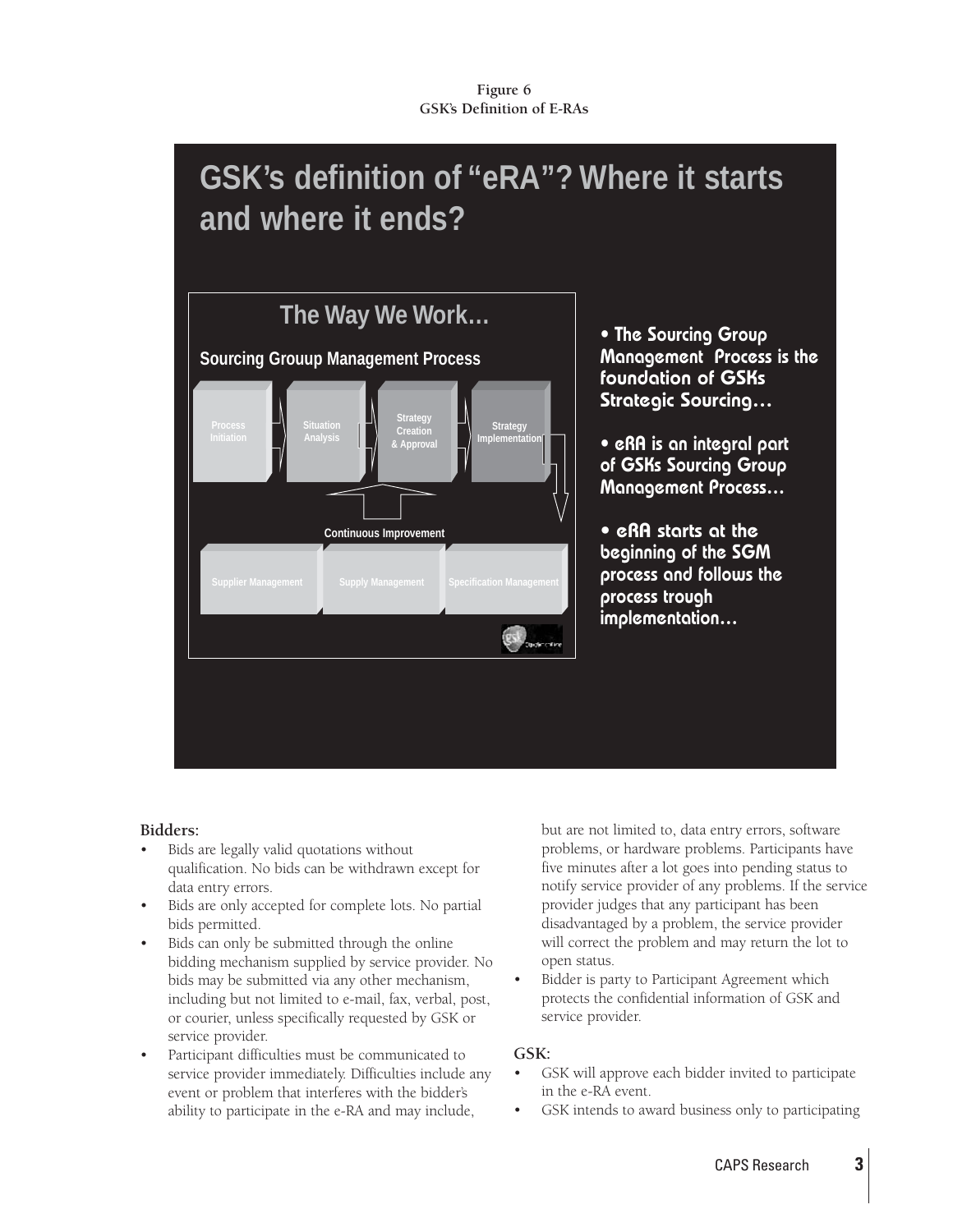**Figure 7 GSK's E-Sourcing Tools**



**Figure 8 GSK Sourcing Tool Matrix**